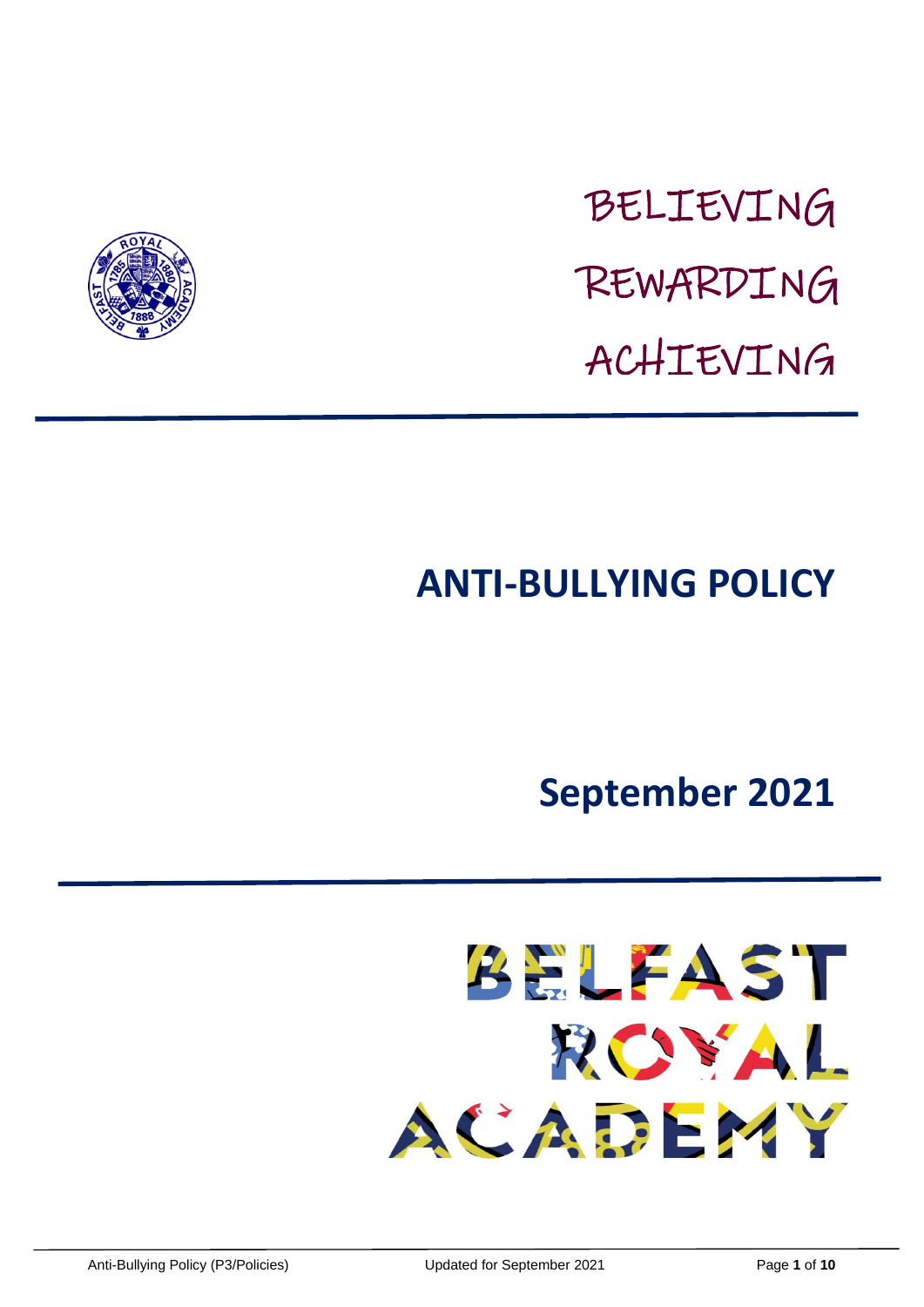| <b>Title</b>            | <b>Anti-Bullying Policy</b>              |
|-------------------------|------------------------------------------|
|                         | Guidance for all stakeholders regarding: |
|                         | definition of bullying;                  |
|                         | measures the School has in place to      |
| Summary                 | promote positive behaviour;              |
|                         | the procedures for responding to         |
|                         | instances of bullying;                   |
|                         | roles and responsibilities of staff.     |
| <b>Purpose</b>          | To ensure an effective response to       |
|                         | bullying by the whole School community.  |
| <b>Operational Date</b> | September 2021                           |
| <b>Next Review Date</b> | August 2022                              |
| Author                  | Vice-Principal (Pastoral)                |

| To be posted on School website          | Yes               |
|-----------------------------------------|-------------------|
| Date and version posted (if applicable) | September 2021 v4 |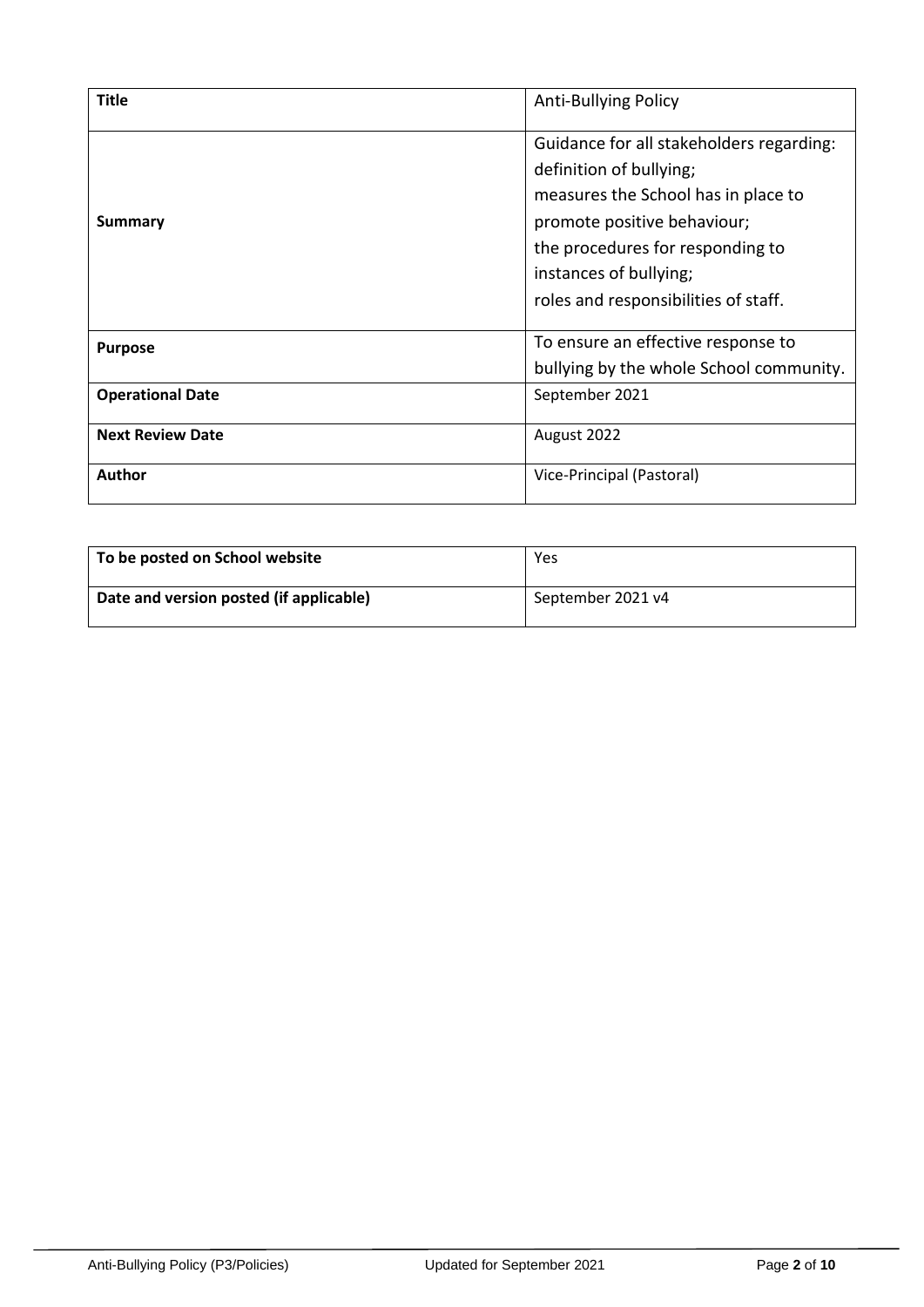Belfast Royal Academy seeks to provide a safe and supportive educational environment in which pupils have the opportunity to achieve their potential. All pupils have a right to be educated in an atmosphere in which they feel valued, secure and supported by each member of the community. The values of the School emphasise respect for each individual and encourage tolerance and openness. By its nature, bullying is contrary to these values and is unacceptable.

This policy has been drawn up in line with current government guidance and legislation:

- Addressing Bullying in Schools Act (Northern Ireland) 2016
- Safeguarding and Child Protection in Schools A Guide to Schools, DENI, 2017
- Education and Libraries (Northern Ireland) Order 2003
- 'Pastoral Care in Schools: Promoting Positive Behaviour', (Department of Education, 2001)

#### **DEFINITION**

- Bullying includes (but is not limited to) the repeated use of:
- any verbal, written or electronic communication,
- any other act, (including physical or by omission\*), or
- any combination of those.
- by a pupil or a group of pupils against another pupil or group of pupils, with the intention of causing physical or emotional harm to that pupil or group of pupils.

\*Please note that omission is not the ending of a friendship.

The School defines harm as:

- Emotional or psychological harm distress or anxiety caused by scaring, humiliating or affecting a pupil's self-esteem.
- Physical harm intentionally hurting a pupil causing injuries such as bruises, broken bones, burns or cuts.

Bullying is a form of unacceptable behaviour, but not all unacceptable behaviour can be considered bullying.

#### **AIMS**

The ethos of Belfast Royal Academy is important in helping to address the issue of bullying and in minimising its incidence. However, bullying must also be addressed in more specific ways. Preventing and countering bullying require an awareness of bullying-type behaviour and a collective vigilance on the part of all members of the school community.

This Anti-Bullying Policy aims to:

- help in the understanding of what constitutes bullying-type behaviour.
- indicate approaches to preventing bullying and to responding to bullying-type behaviour.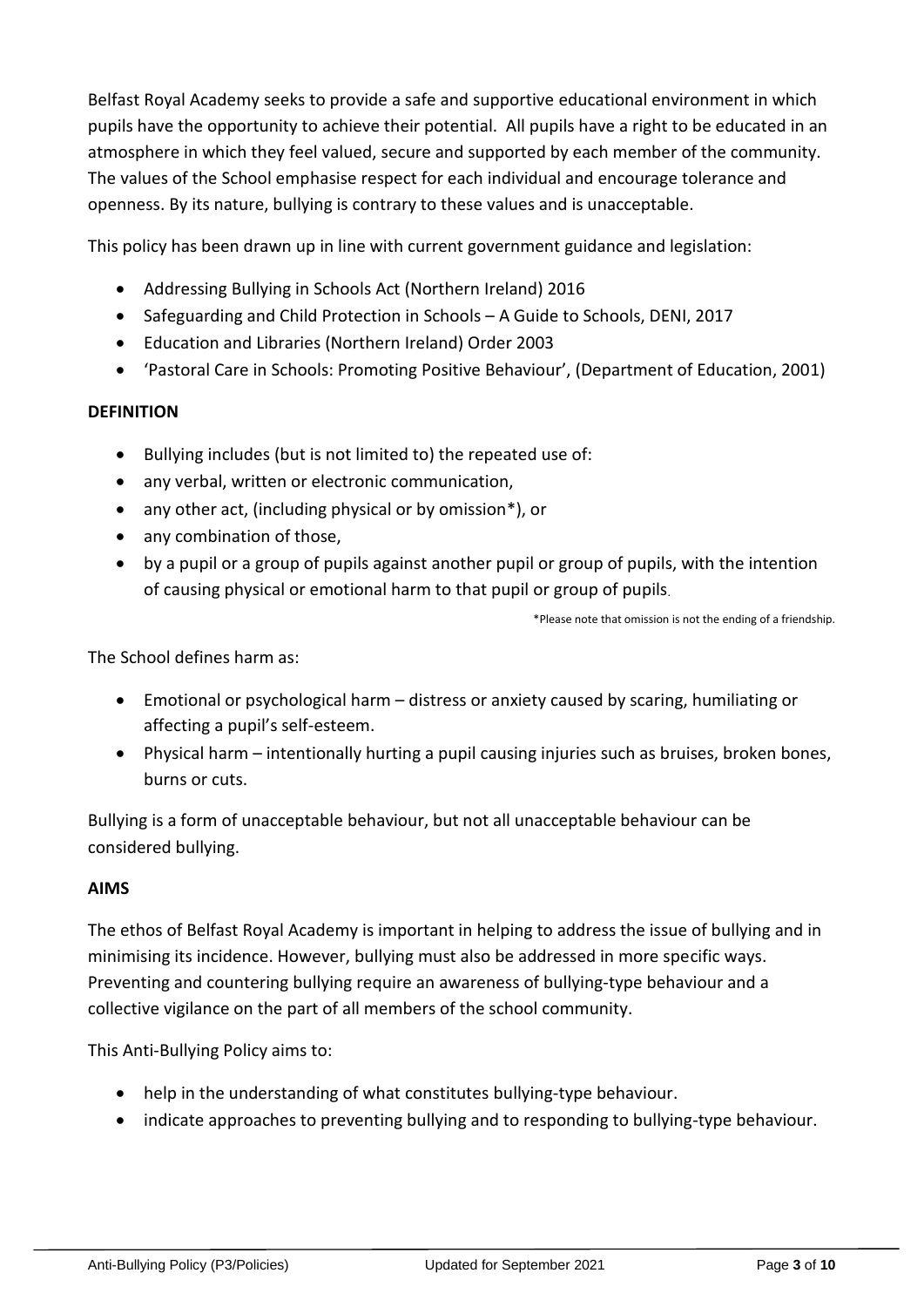#### **1. Identifying Bullying**

Bullying can take different forms. The following are examples of different types of bullying behaviour:

- physical aggression, for example, through hitting, kicking, pushing or tripping.
- interference with another's property, causing deliberate damage to that property, or theft.
- verbal, for example, through racist, homophobic, transphobic or sectarian remarks, threats, name calling or demeaning comments.
- emotional hurt, for example, through isolating or excluding an individual from the activities and social acceptance of his/her peer group or spreading rumours.
- intimidation and harassment, for example, through pressure from members of a group against an individual so that he/she feels uneasy or frightened.
- using Information and Communications Technology to deliberately upset someone else, for example through mobile phone calls, text messages, postings on social media, sending picture/video clips via mobile phones, emails, chatrooms, instant messaging and websites. This is called cyberbullying and is the subject of a separate policy, the school's Anti-Cyberbullying Policy.

Staff receive training regarding identifying bullying, including signs of distress, poor attendance and other possible indications.

#### **2. Repetition**

While repetition is internationally recognised as an important element in establishing bullying behaviour, there may be certain situations which arise in which the School does not require repetition for behaviours to be defined as bullying, for example, when bullying occurs through the medium of electronic communications, repetition can take place through the repeated viewing and sharing of a post, when the post has been posted once.

If hurtful behaviour has been seen, only once, this does not necessarily mean that the element of repetition is not present, and therefore that a single incident cannot be an instance of bullying. Different people may be aware of single incidents which together add up to a pattern. For this reason, it is crucial that all members of the school community report even single or low-level concerns.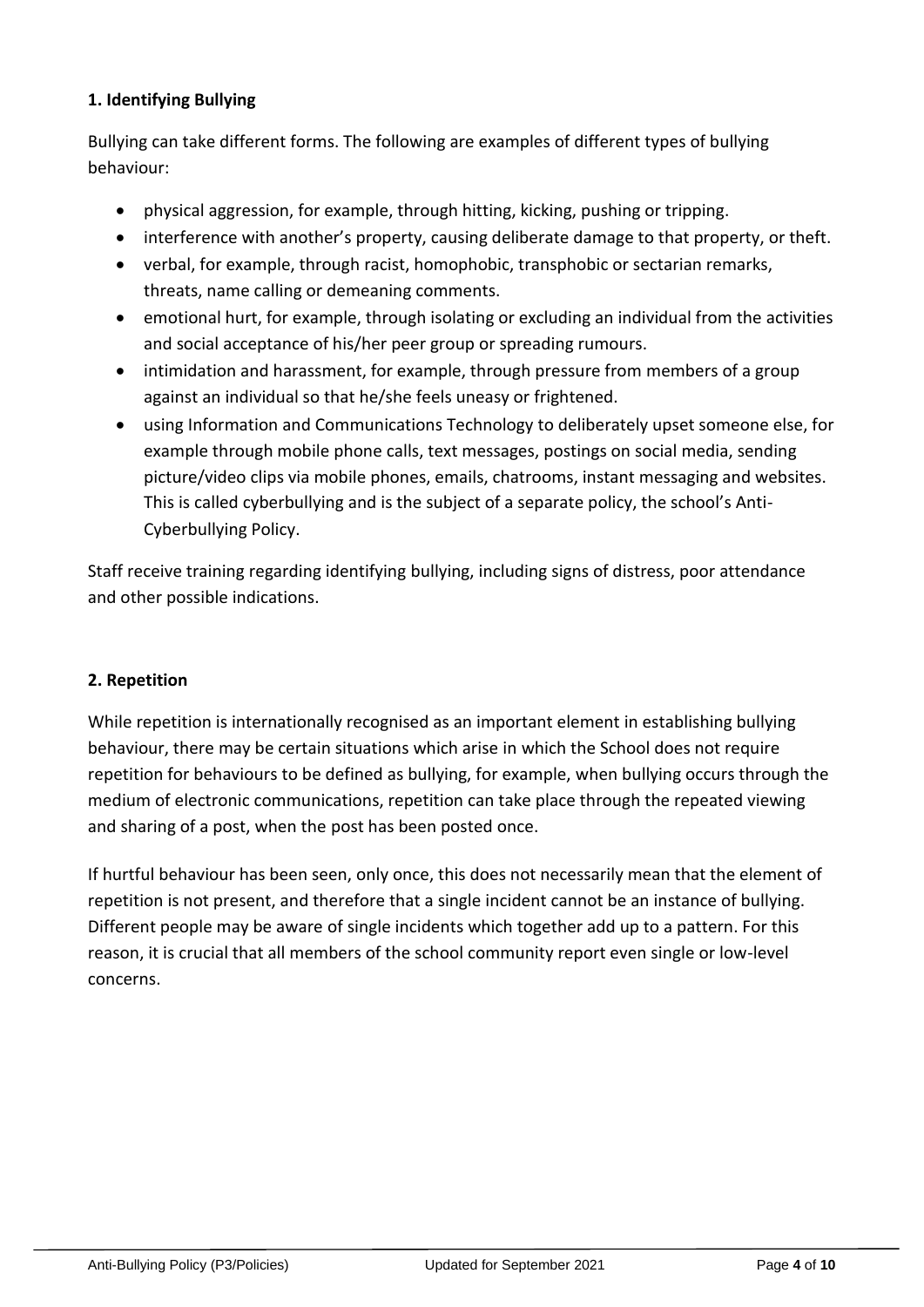Bullying is often based on "difference." This means that the pupil who displays bullying behaviour notices someone is different and turns them into a target because they are vulnerable. Pupils are particularly vulnerable to bullying because they are new to the school, or because of:

- race
- gender
- physical difference
- sexual orientation
- special educational need
- disability
- a different economic background or unusual family situation
- any of those factors which other pupils *perceive* to be true, whether or not that is actually the case

All incident decisions are evidence-based and only made after a fair and balanced consideration of all the facts which are available, including the severity of the incident, imbalance of power, or the use of electronic communications.

#### **3. Preventing Bullying**

Each member of the school community has a role to play in helping to prevent bullying and in creating an atmosphere in which it is not allowed to develop. In Belfast Royal Academy, action will be taken to seek to prevent bullying in the following ways:

- By promoting and maintaining an ethos which encourages consideration and respect for others and which is firmly based on the values of Belfast Royal Academy.
- By educating pupils about the boundaries of appropriate behaviour towards others and addressing bullying and related issues through Tutorials, Assemblies and the Learning for Life and Work Personal Development programme.
- By ensuring effective supervision of locations within School where bullying is likely to occur and highlighting to pupils, with the support of parents, the importance of appropriate behaviour when travelling to and from school.
- By ensuring that pupils and parents are aware of school policy on the use of mobile phones within School and on the use of the internet within School (through the eSafety Policy and the Acceptable Use Policy).
- By utilising Prefects and senior pupils as Mentors.
- By liaising with other agencies as appropriate, eg the Education Authority, Social Services, Translink and PSNI.
- By encouraging a strong sense of belonging to School through participation in extracurricular activities.
- By having clear procedures for responding to bullying, which are kept under regular review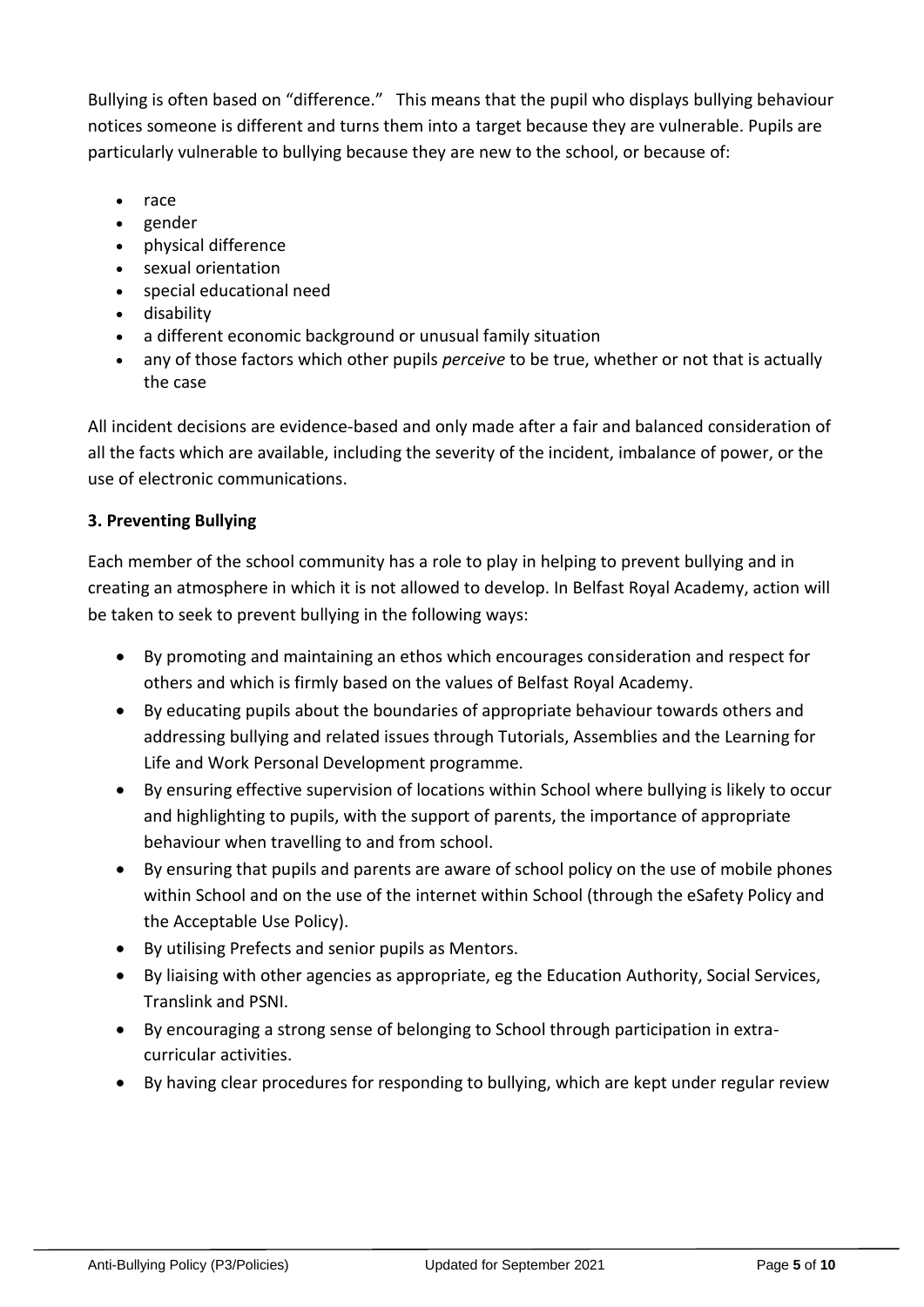#### **4. Procedures for dealing with Bullying**

Bullying is unacceptable and a culture of openness is the best way to counter such behaviour. It is the responsibility of each member of the community – pupils, staff and parents - to report instances of bullying or suspicions of bullying, in the understanding that all such reports will be listened to and taken seriously.

In each instance, the priority should be that the bullied pupil feels supported and that the individuals responsible for bullying are made aware that their behaviour is unacceptable and the bullying stops.

It is accepted that the precise action taken will vary from incident to incident. However, the broad guidelines below apply:

- Instances of bullying or suspicion of bullying (whether in school, at a school event or on a bus/train to/from school) should be reported by pupils, parents or other members of staff to the Head of Year in the first instance. However, it is recognised that on occasion, the report may be made to a Key Stage Leader, Vice-Principal or Principal.
- The Head of Year will investigate, in liaison with the Key Stage Leader, Senior Teacher and the Vice-Principal (Pastoral).
- Pupils directly involved may be asked to give a written account of the incident.
- Parents of all pupils involved will be contacted promptly.
- If necessary, referrals to outside agencies will be made.
- The pupil bullied will be given practical advice and support; pastoral support, including counselling by the School Counsellor, will be offered.
- The situation will be monitored by the Head of Year to ensure the welfare of all pupils involved has been maintained.
- Teachers of the pupils involved will be informed so that they can contribute to monitoring the situation.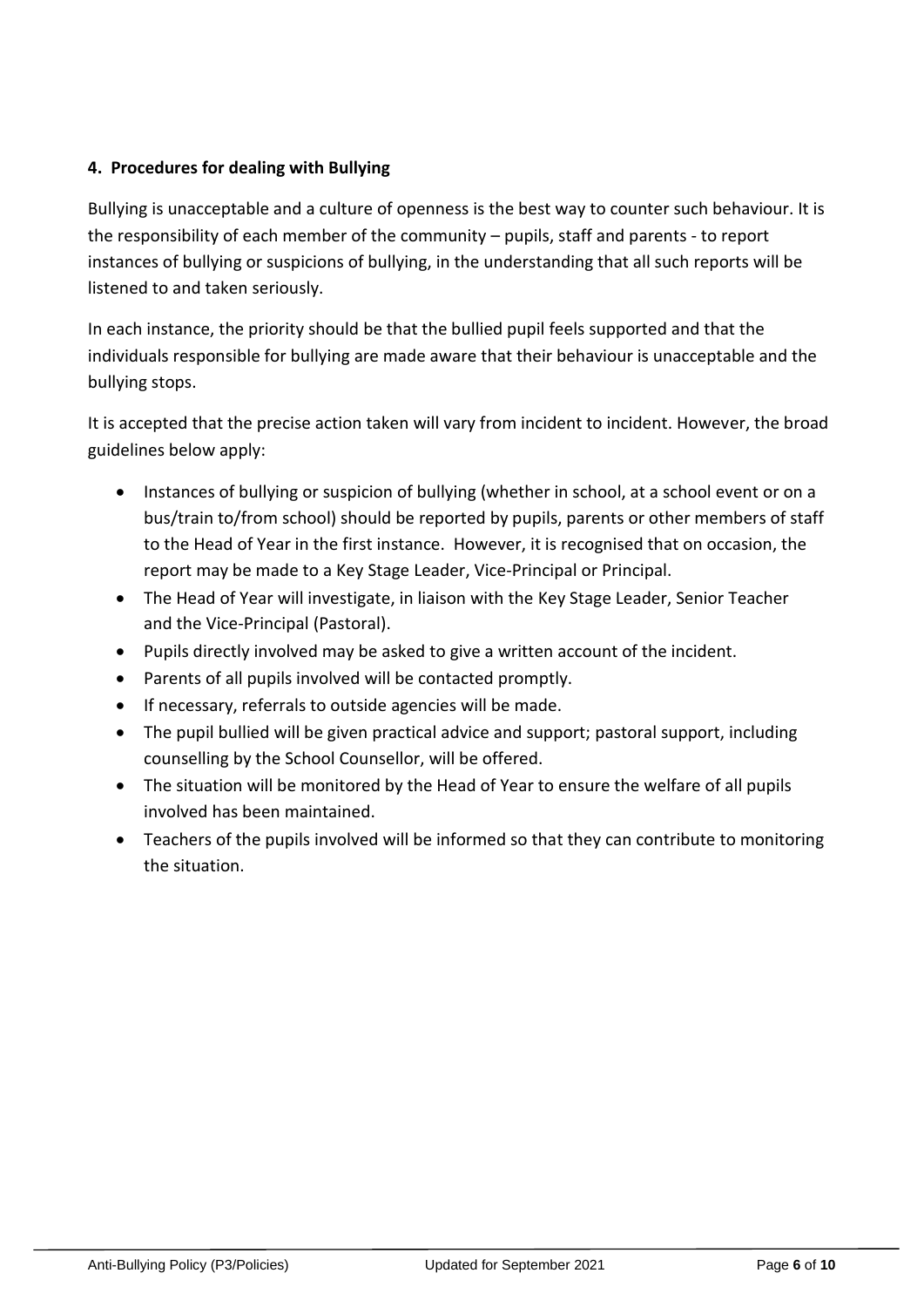#### **5. Recording Procedures**

All alleged incidents of bullying behaviour will be carefully recorded by pastoral staff.

The report should include:

- The nature of the incident(s), alleged incident(s).
- Assessment of the concern i.e. is it bullying behaviour or socially unacceptable behaviour? – The Positive Behaviour Policy outlines procedures for socially unacceptable behaviour.
- Where/when the incident(s) occurred.
- Who was targeted by the behaviour and in what way did the bullying behaviour present?
- The motivating factors/underlying themes.
- The methods i.e. verbal, written or electronic or any combination of these.
- Information about how the incident was addressed i.e. the support and interventions for both the pupil(s) experiencing bullying behaviour, and the pupil(s) displaying bullying behaviour – see point 6.
- A review of bullying concerns and actions.

All alleged incidents of bullying behaviour are forwarded to the Vice-Principal (Pastoral) who will keep an overview, track incidents of bullying behaviour, and look for patterns of bullying behaviour.

The full report will be stored in the pupil file. Pastoral staff will complete the additional overview document saved within private 9.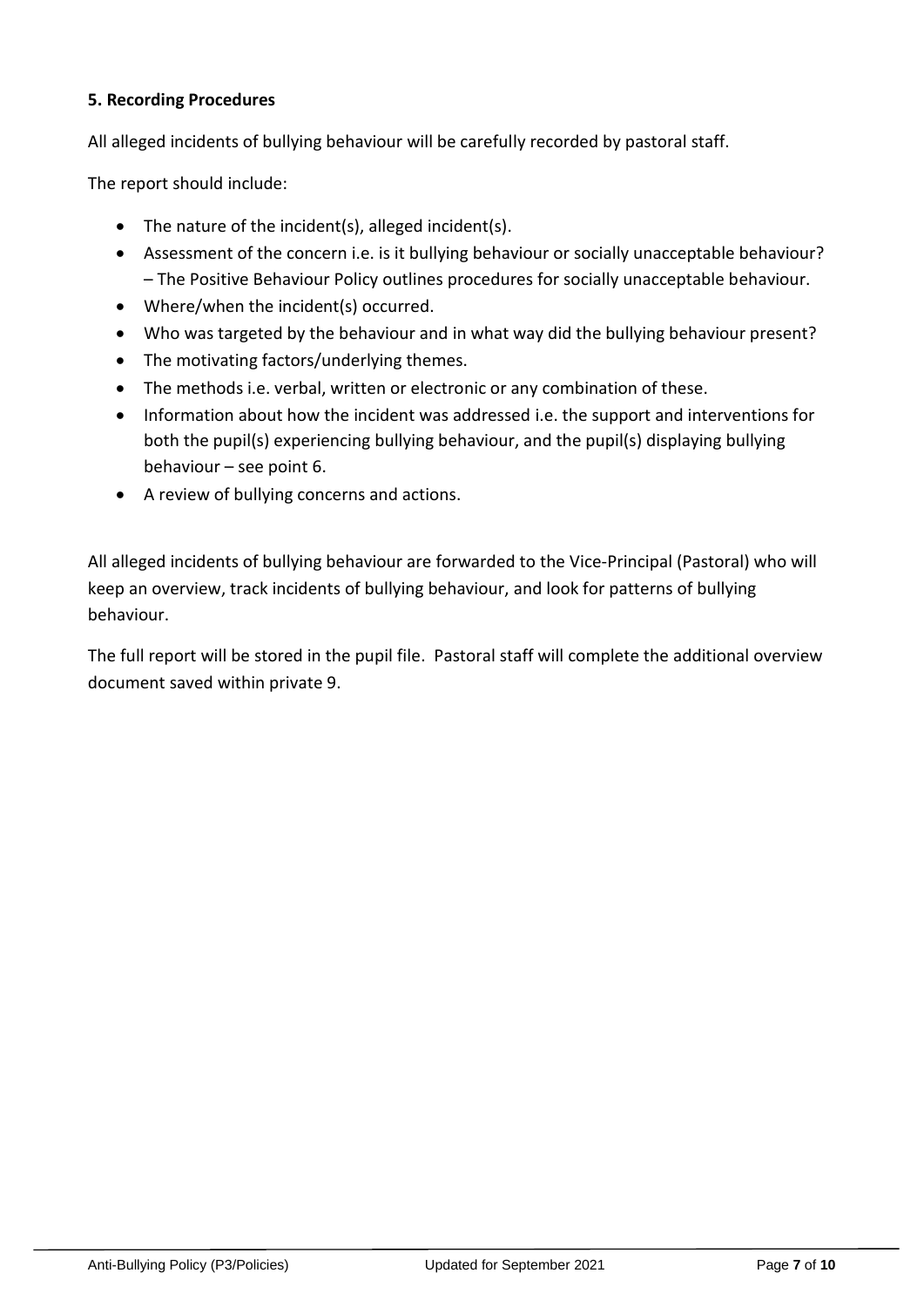#### **REPORTING A CONCERN**



Pupils and/or their parents/guardians are encouraged to contact the School directly if they have a concern about bullying behaviour. Any person listed above may be contacted by telephoning the main School switchboard on (028) 9074 0423.

#### **6. Responses to Bullying**

The welfare needs of all children and young people are paramount and pupils' needs, whether the pupil(s) experiencing bullying behaviour, or the pupil(s) displaying bullying behaviour, need to be separated from their behaviour. A range of responses may be used in dealing with instances of bullying. The response(s) to be used will depend upon the severity and persistence of the bullying.

When bullying concerns are identified our school will work in a restorative way to achieve the necessary change i.e. it is intended that the person responsible will learn from what has happened and will change his/her behaviour. Education and awareness-raising are effective ways of challenging bullying behaviour and encouraging individual pupils to take responsibility for their own actions. These may include: a programme of mentoring, calming strategies, restorative conservations (scripted), the use of the Learning Support Suite, counselling, community service, or referral to an outside agency. Class activities and Assemblies may also be used more generally for this purpose.

In addition, sanctions, in line with the Positive Behaviour Policy, to be considered are:

- (a) Verbal reprimand from Head of Year/Head of School/Vice-Principal/Principal
- (b) Verbal or written apology
- (c) Friday detention
- (d) Saturday detention
- (e) Removed from circulation during Break and/or Lunchtime for a period of time
- (f) Suspension
- (g) Expulsion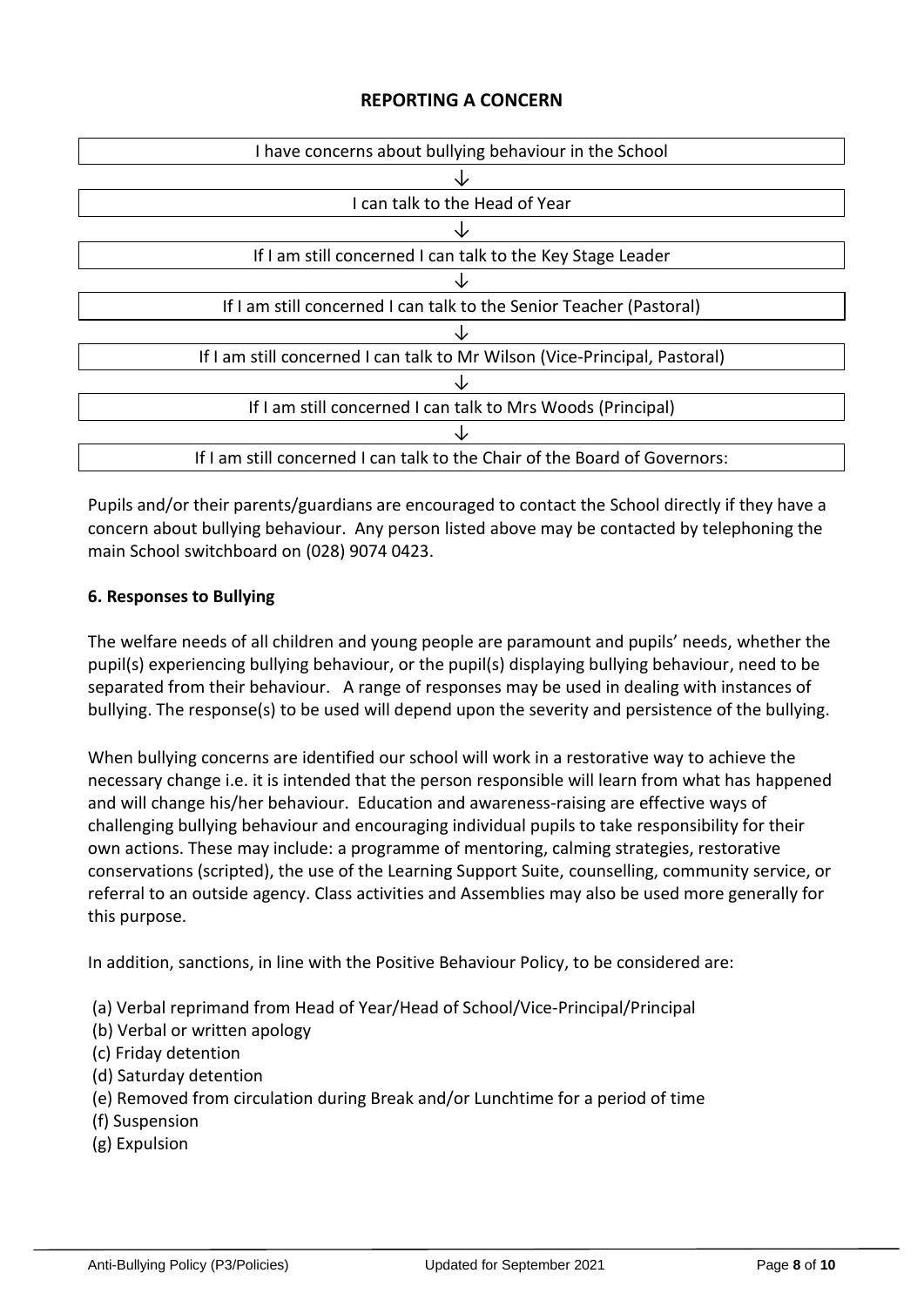Parents will be made aware of our school's practice to prevent and to respond to concerns through parent information events, consultation processes and where necessary, their active participation in partnership with the school to resolve concerns involving their child.

This Anti-Bullying Policy has been drawn up in consultation with pupils through the Pupil Council, Heads of Year and School, the Vice-Principal (Pastoral), the Principal, parents and members of the Board of Governors. Data in relation to behaviour is analysed in relation to other associated data, such as attendance, performance, SEN and Child Protection in order to promote and sustain a safe, effective learning and teaching environment for all. The Anti-Bullying Policy is kept under review.

#### **Appendix 1 RELATED POLICIES**

- Anti-Cyberbullying Policy
- Positive Behaviour Policy
- Pastoral Care Policy
- Safeguarding and Child Protection Policy
- eSafety and Acceptable Use Policies

#### **Appendix 2 SIGNS and SYMPTOMS**

The following signs MAY suggest that a pupil has been bullied and that the situation warrants investigation:

- Unwillingness to attend School/truancy
- Anxiety about travelling to and from School/avoiding regular travelling times
- Underachievement
- Loss of concentration/enthusiasm/interest in School/changed behaviour
- Repeated non-specific reasons for Surgery visits headache/stomach ache
- Unexplained changes in mood especially before returning to School after holidays/weekends
- Physical signs of anxiety stammering/nightmares/sleep difficulty/loss of appetite/nausea/withdrawal
- Physical bruising/torn clothes
- Loss of self-esteem/confidence/mood swings
- Books torn or destroyed/missing possessions
- Reluctance to say what is wrong